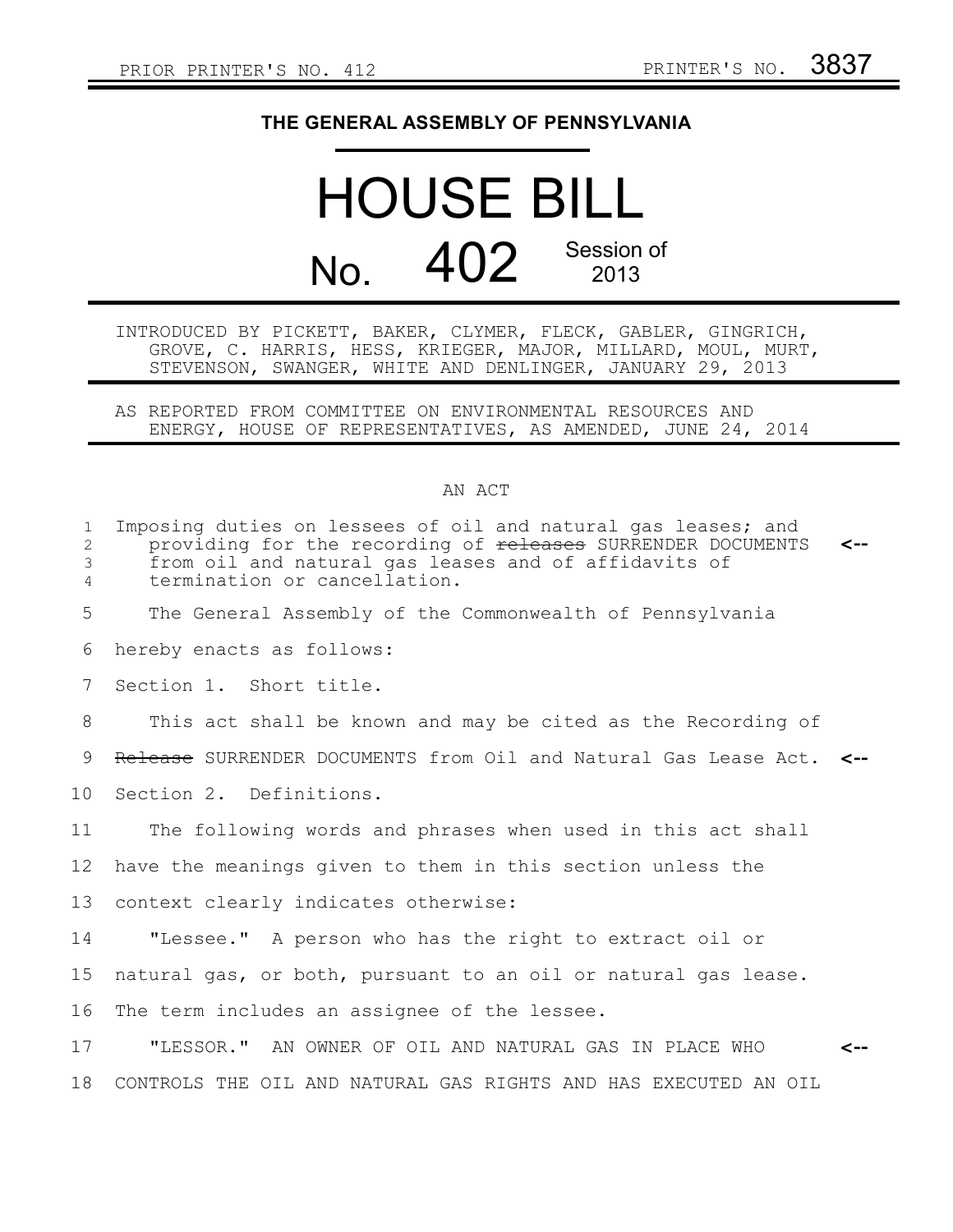OR NATURAL GAS LEASE. 1

"Oil or natural gas lease." A lease between an owner A LESSOR and lessee for the extraction of oil or natural gas, or both, from the land of the owner LESSOR and which lease is recorded with the recorder of deeds of the county in which the land is located. **<-- <--** 2 3 4 5 6

"Owner." The person who owns the land on which an oil or natural gas lease is based. **<--** 7 8

"Release." "SURRENDER DOCUMENT." A written document relating **<-** to an oil or natural gas lease which includes: 9 10

(1) A brief description of the land upon which the lease is based, including the municipality in which the land is situated. 11 12 13

(2) A statement that the oil or natural gas lease is terminated or canceled pursuant to the terms of the lease. 14 15

16

(3) The date of the termination or cancellation.

(4) A statement indicating that the lessee releases SURRENDERS all of the lessee's rights, duties and interests under the lease. **<-- <--** 17 18 19

20

(5) The signature of the lessee.

Section 3. Lessee duty to provide release SURRENDER DOCUMENT. (a) General rule.--Not less MORE than 30 days prior to AFTER **<-** the termination or cancellation of an oil or natural gas lease, the lessee shall deliver to the owner LESSOR, without cost to the owner LESSOR, a release SURRENDER DOCUMENT in recordable form. **<-- <-- <--** 21 22 23 24 25 26

(b) Limitation on owner.--An owner who receives a release under subsection (a) may not record the release with the recorder of deeds for the county in which the land is situated until on or after the date of the termination or cancellation. **<--** 27 28 29 30

20130HB0402PN3837 - 2 -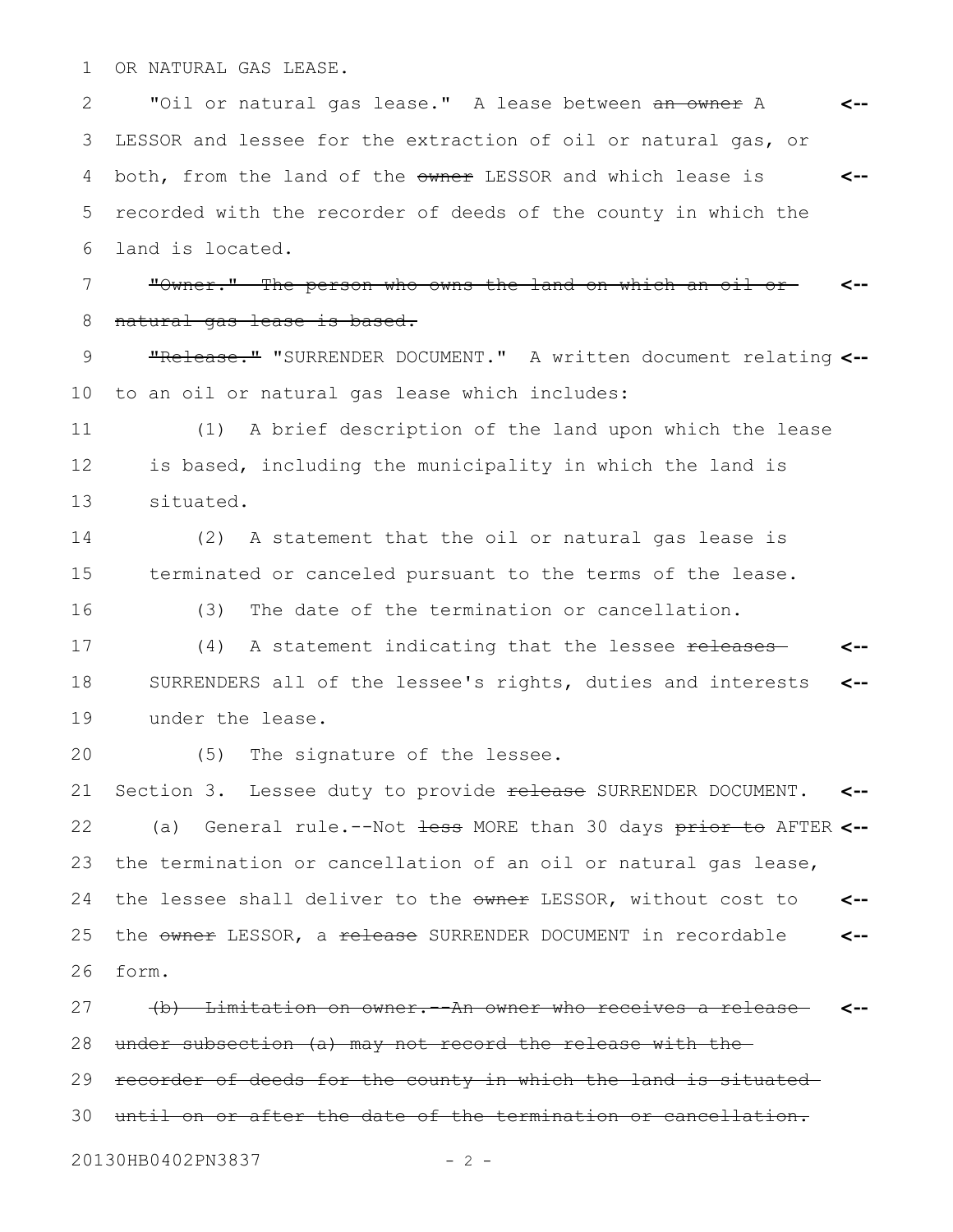1 (e) Duty of recorder of deeds.--A recorder of deeds who receives a release SURRENDER DOCUMENT that satisfies the requirements of this act shall record the release SURRENDER DOCUMENT. **<-- <--** 2 3 4

(d) (C) Applicability.--This section shall not apply if the **<-** lessee and owner LESSOR have expressed an interest in writing to **<-** each other of an intention to renew the oil or natural gas lease or to negotiate a new oil or natural gas lease. 5 6 7 8

Section 4. Failure to provide release SURRENDER DOCUMENT. (a) Notice to lessee.--If a lessee fails to provide a timely release SURRENDER DOCUMENT as required under section 3, the owner LESSOR may serve notice on the lessee. The notice may be **<-** served not less than 15 days prior to the date of termination or cancellation. The notice shall contain the following: **<-- <--** 9 10 11 12 13 14

15

(1) A statement that:

(i) The lease will be terminated or canceled according to its terms, including the date of the termination or cancellation. 16 17 18

(ii) The lessee has a duty to provide a release SURRENDER DOCUMENT under section 3. **<-- <--** 19 20

(iii) The owner LESSOR has failed to receive a timely release SURRENDER DOCUMENT from the lessee. **<-- <--** 21 22

(iv) If the release SURRENDER DOCUMENT is not received by the date of termination or cancellation, the owner LESSOR has a right to record an affidavit of termination or cancellation of an oil or natural gas lease in the office of the recorder of deeds for the county in which the land is situated. **<-- <--** 23 24 25 26 27 28

(2) The names and addresses of the owner LESSOR, if contained in the lease. **<--** 29 30

20130HB0402PN3837 - 3 -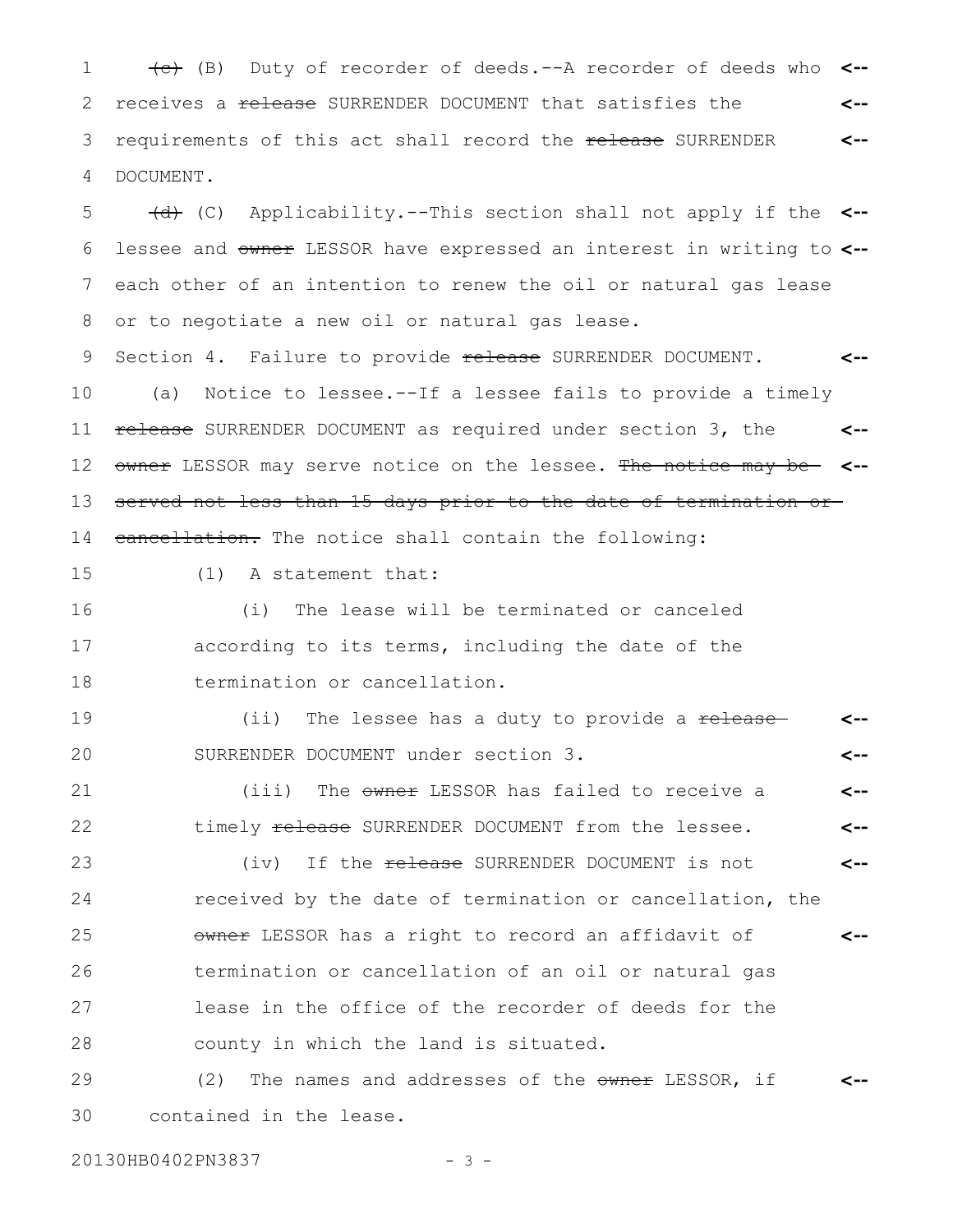(3) The name and address of the person giving notice and a statement as to the person's interest in the land or relationship to the owner LESSOR. **<--** 1 2 3

(4) The municipality in which the land is located and a brief description of the land. 4 5

(5) If located in a unit, the name or description of the unit, if known to the owner LESSOR. **<--** 6 7

(6) If there is a well on the land, the name or number of the well, if known to the owner LESSOR. **<--** 8 9

(7) The date of the execution of the oil or natural gas lease. 10 11

(8) The date of termination or cancellation of the oil or natural gas lease and the basis of the termination or cancellation. 12 13 14

(b) Manner of service.--Service of the notice under subsection (a) shall be effected either personally or by certified mail to the lessee's last known business address, or, if service cannot be made by those means, by publication once a week for two weeks in a newspaper of general circulation in the county where the land is situated. 15 16 17 18 19 20

(c) Challenge to notice of termination or cancellation.--If, after receiving a notice of termination or cancellation under subsection (b), the lessee disputes that the oil or natural gas lease will be terminated or canceled on the date stated in the notice, the lessee must, not less than seven days prior to the **<-** date of the termination or cancellation stated in MORE THAN 30 DAYS AFTER RECEIPT OF the notice, deliver a written challenge to the owner LESSOR. **<-- <--** 21 22 23 24 25 26 27 28

(d) Effect of challenge.--An owner who receives a timely challenge from the lessee under subsection (c) may not record an **<--** 29 30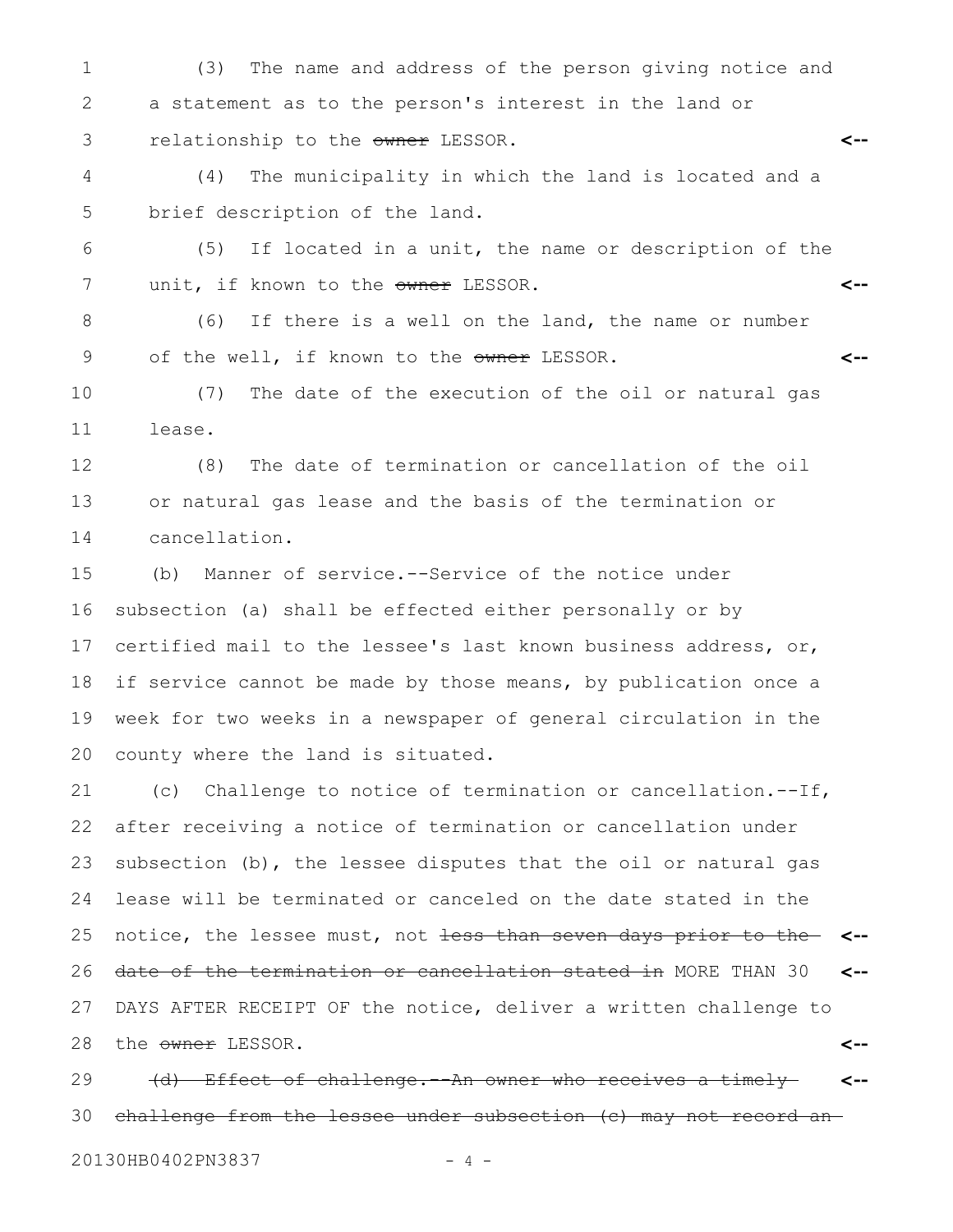affidavit of termination or cancellation of an oil or natural gas lease in the office of the recorder of deeds for the county in which the land is situated without an order of court. (e) (D) Effect of no challenge.--An owner A LESSOR who has **<-** served a notice under subsection (a) and fails to receive a timely challenge from the lessee under subsection (c) may record an affidavit of termination or cancellation of an oil or natural gas lease in the office of the recorder of deeds for the county in which the land is situated. Section 5. Affidavit of termination or cancellation. (a) Contents of affidavit.--An affidavit of termination or cancellation of an oil or natural gas lease shall contain the following information: (1) The names and addresses of the owner LESSOR and lessee. (2) The municipality in which the land is located and a brief description of the land. (3) If located in a unit, the name or description of the unit, if known to the owner LESSOR. (4) If there is a well on the land, the name or number of the well, if known to the owner LESSOR. (5) The date of the execution of the oil or natural gas lease. (6) The date of termination or cancellation of the oil or natural gas lease. (7) A statement that the owner LESSOR complied with its **<-** duty to serve a notice to the lessee under section 4(a) and that the lessee failed to provide a timely challenge to the notice as provided by section 4(c). (8) A notarized signature of the owner LESSOR. **<-- <-- <-- <--** 1 2 3 4 5 6 7 8 9 10 11 12 13 14 15 16 17 18 19 20 21 22 23 24 25 26 27 28 29 30

20130HB0402PN3837 - 5 -